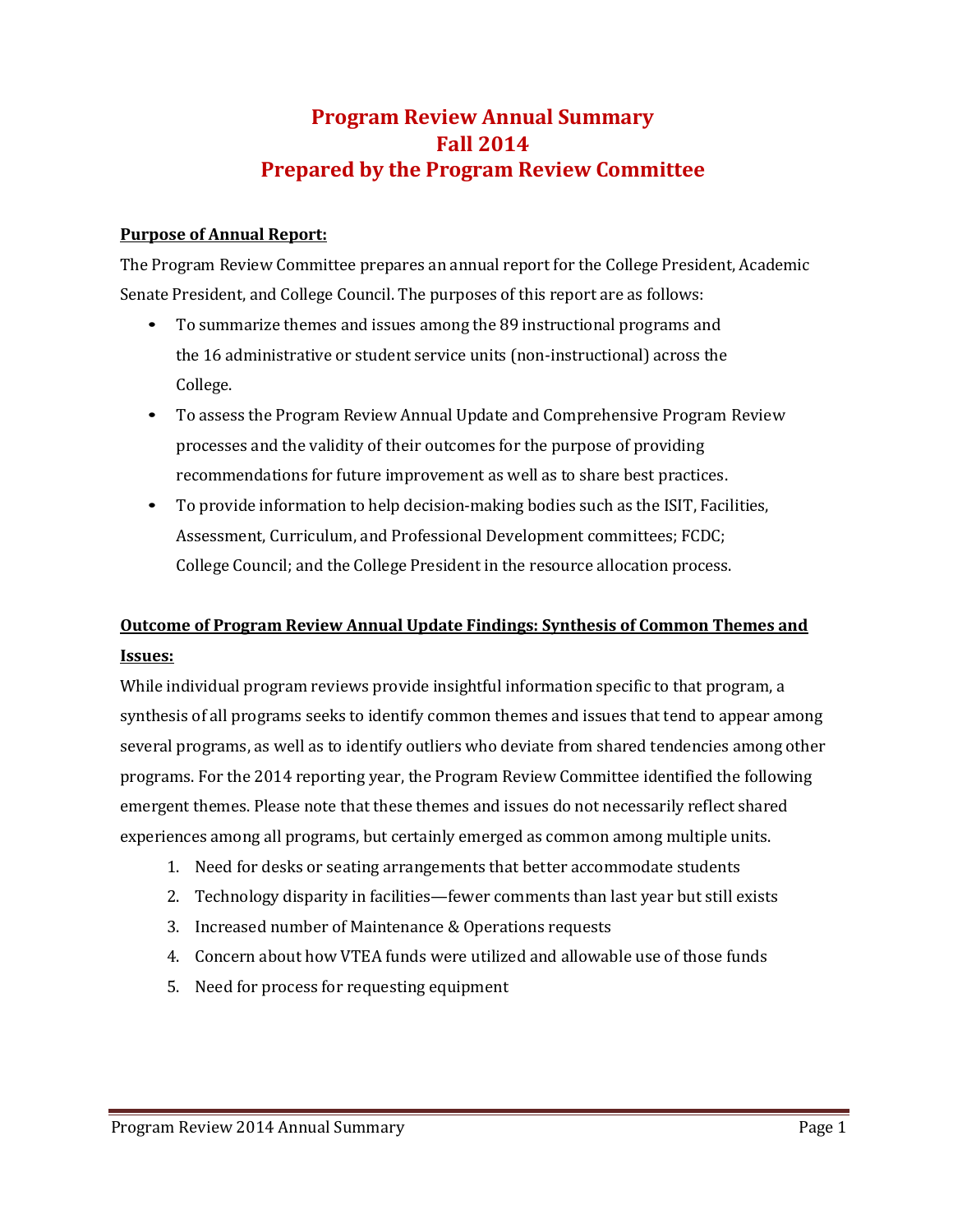### **Outlier**

There is a lack of meeting space and difficulty in scheduling facilities. Prior to making a request there is no way to determine room capacity or availability.

#### **Changes to Annual Program Review Process:**

One of the simplest things—the number of instructional programs we have and the number of program reviews turned in—shows a discrepancy. We started with a master list of 89 degrees and 41 Certificates of Achievement dated August 21, 2014. We should have received at least 89 program reviews. Our final reading list shows 55 "clumps" of degree and certificate granting entities. Following the Title 5 definition (see page 3), we should have received a review of every degree and certificate we offer. If the certificates were stackable, i.e., potentially leading to a degree if the student chose to continue, they were combined with that degree in the Annual Update. Our directions in the CPR were less clear. Regardless, there should have been some program reviews of certificates that stand alone, i.e., they do not lead to a degree path. There were none.

#### **Observations based on the process:**

- Some departments continued to view themselves as programs—and it didn't seem to matter how many degrees and certificates they offered, they were doing one program review.
- Names of degrees on the master list did not always match the degrees identified by departments in the program review process.
- In some cases, the list identified departments with two degrees, but the departments wrote about one degree with two emphases.
- Some degrees and certificates were officially added or deleted after the 8.21.14 Master List.

#### **Concerns:**

The Program Review Committee considers the following concerns as training opportunities for the next cycle.

- 1. Some programs submitted resource requests without submitting program reviews.
- 2. Many conclusions were superficial.
- 3. Some areas requested faculty, staff, and an increase in budget in order to be able to fulfill the college mission, implying that they could not do the job if the requests were not granted.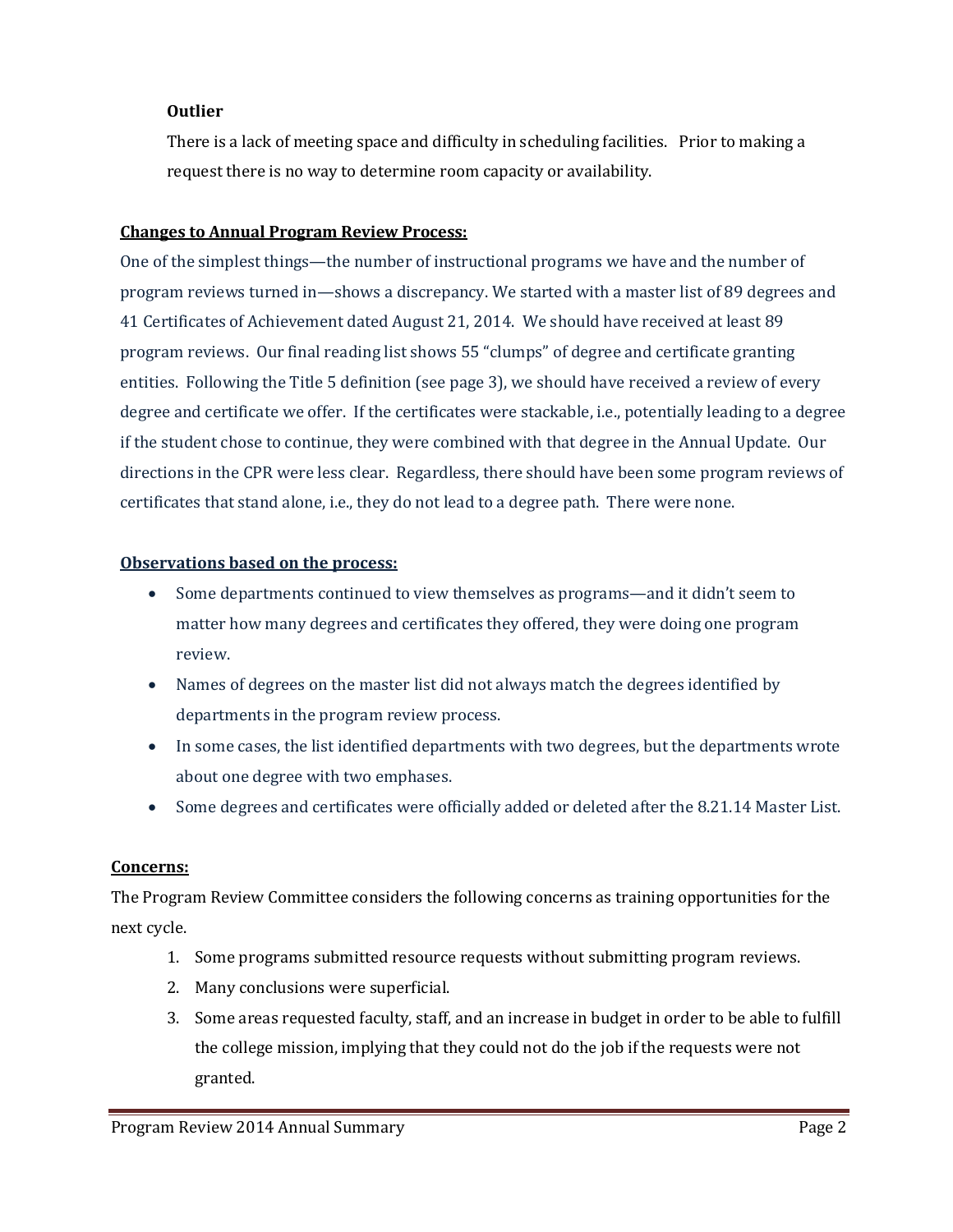4. Overall, the responses were inconsistent. Some were very strong—there were more model examples this year. Others seemed halfhearted, as if they were completed only because they were required. A few devoted their conclusions to a criticism of the process.

### **Recommendations for Future Practice:**

- 1. Continue to track the connection between the program review process and resource allocations.
- 2. Develop an accurate master list of programs.
- 3. Provide more training for administrators, department chairs, and interested employees.
- 4. Train current and incoming FCDC members in the spring using faculty who submitted model program reviews as the trainers.
- 5. Develop a written policy for out-of-cycle position requests.
- 6. Post examples of effective program review elements.
- 7. Advise authors to write the conclusion as though it were an abstract.
- 8. Continue to advocate for college researcher.
- 9. Require initiatives like Making It Happen (MIH); Central California Community Colleges Committed to Change (C6 grant); Science, Technology, Engineering, and Mathematics (STEM); and Basic Skills Initiative (BSI) to participate in the program review process.
- 10. Ensure that direct correlation between the Budget Request Form and the Budget Request Process exists.
- 11. Hold a college-wide dialog about scheduling facilities for meetings, workshops, and events.
- 12. Develop a policy on consequences for programs that do not complete the Program Review Process.

### **Title 5 definition of an "educational program":**

(m) "Educational program" is an organized sequence of courses leading to a defined objective, a degree, a certificate, a diploma, a license, or transfer to another institution of higher education.

Source: 5 CCR section 55000 *Barclays Official California Code of Regulations* Title 5. Education Division 6. California Community Colleges Chapter 6. Curriculum and Instruction Subchapter 1. Programs, Courses and Classes Article 1. Program, Course and Class Classification and Standards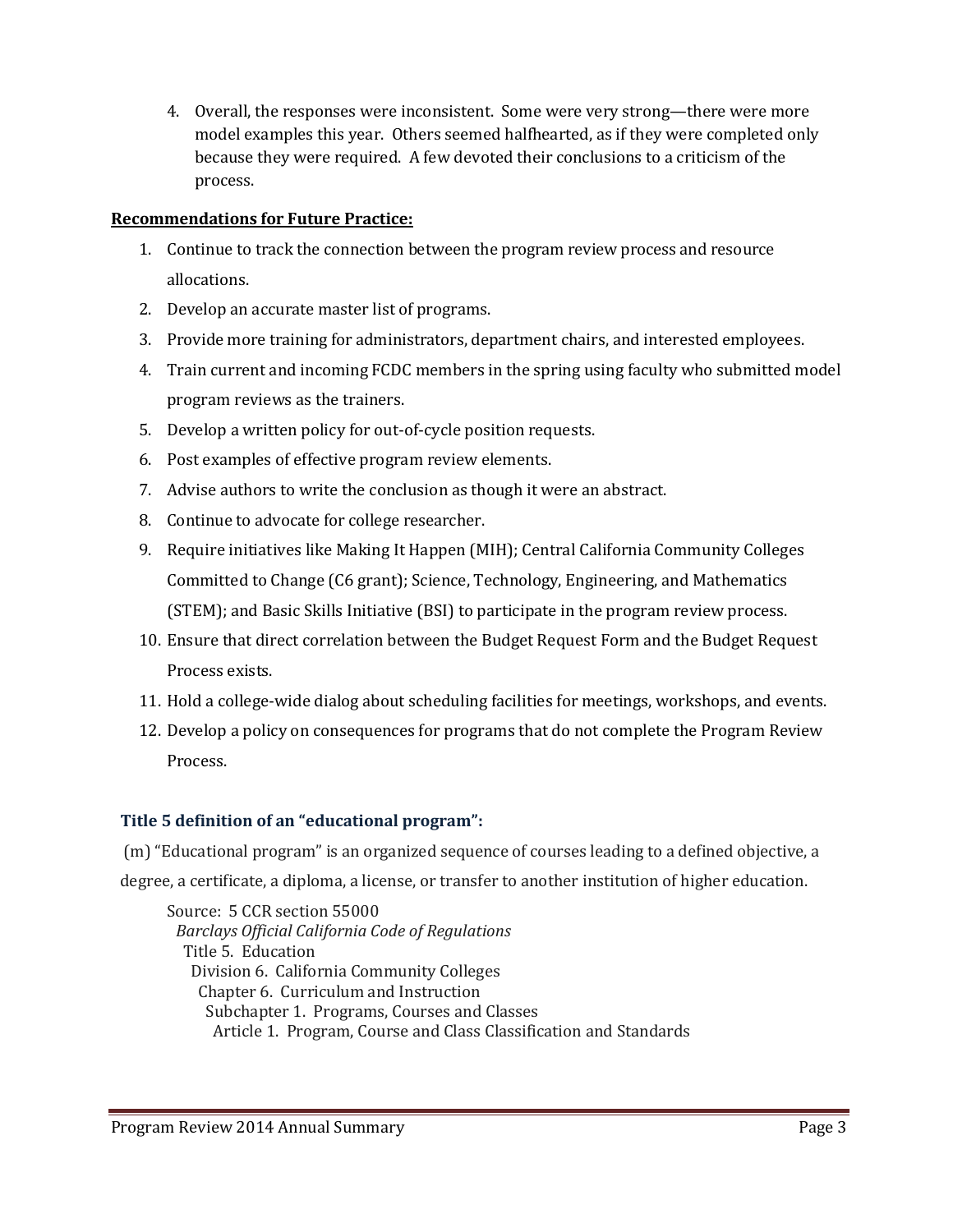#### **This report is available online at the Program Review Committee page:**

<https://committees.kccd.edu/bc/committee/programreview>

The printed report includes the following appendices:

- 1. Program Review Annual Update Evaluation Results Summary, page 5
- 2. Program Review Annual Update Evaluation Survey Responses, pages 6-11
- 3. List of Model Annual Updates and Comprehensive Reviews, page 12

#### Appendices available online only:

- 4. Annual Updates
- 5. Comprehensive Program Reviews
- 6. Best Practices
- 7. Faculty Position Requests
- 8. Classified Position Requests
- 9. ISIT Requests
- 10. M & O Requests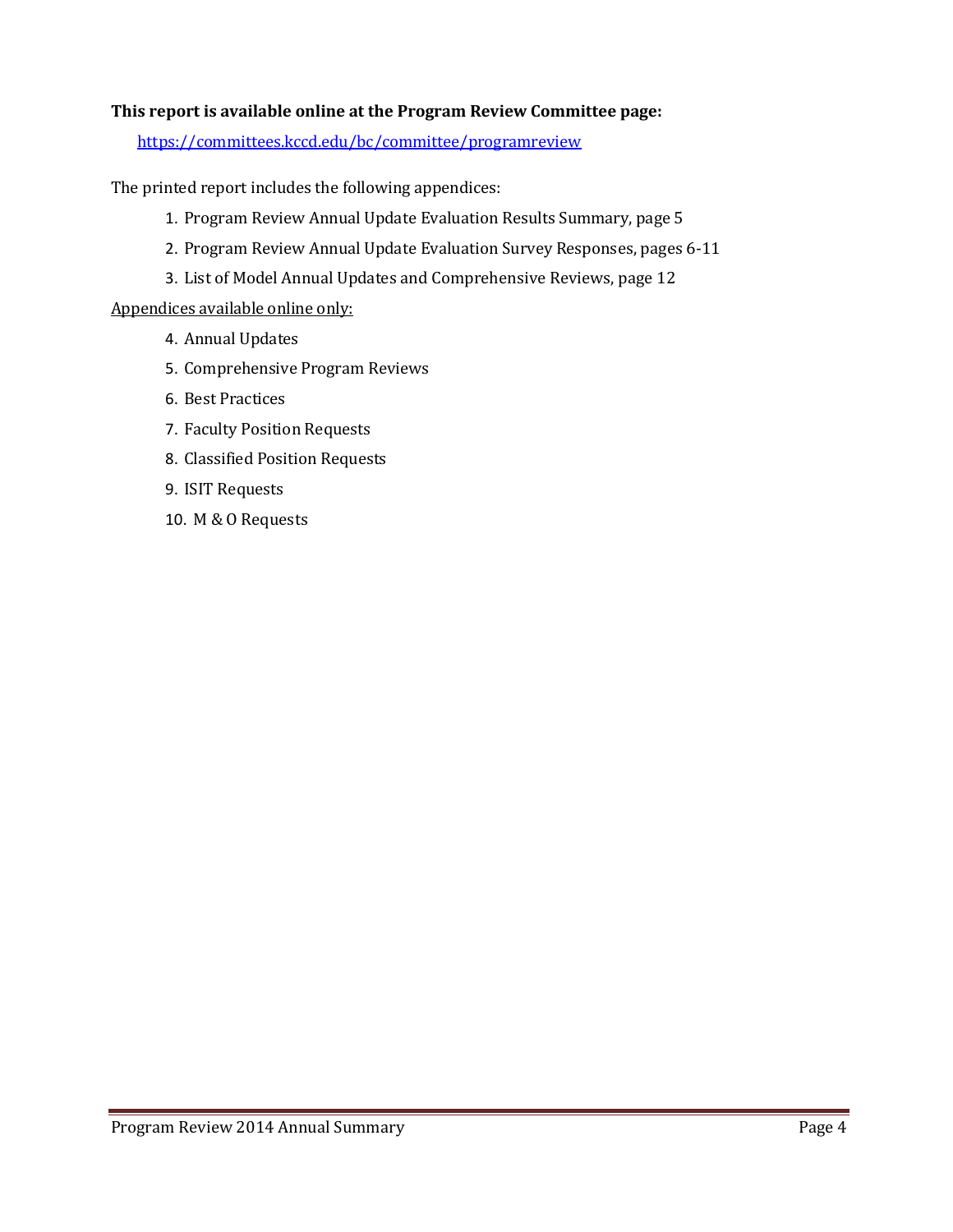# **APPENDIX 1**

### **Program Review Annual Update Evaluation Results Summary, Fall 2014**

A total of 24 responses were gathered from the program review/annual update evaluation. The complete set of responses appears below after the summary. The second column (type) shows CPR for comprehensive program reviews and AU for those responses coming from those who completed annual updates. There were a total of 14 responses from people completing CPRs and 10 from those completing AUs.

Below is a brief summary, including trends in responses to each of the six questions. For a couple of questions, there were no clear trends or patterns in the responses (multiple people saying the same or similar things) but some individual comments may provide useful information nonetheless.

One comment that was not a pattern in any one question, but which was mentioned across multiple questions was the idea of providing an example of completed documents and/or forms that might be used to see what the committee expects.

In the below summary, the number of substantive comments is included in the parentheses for each question. These exclude non-responses such as "NA" or "No Comment".

#### **Benefits of annual update process (22 comments)**

- Provided an opportunity for reflection
- Allowed for team-building, getting to know about what colleagues do
- Setting of goals

#### **Suggestions for future improvement (20 comments)**

- Link forms, data together, provide links in forms
- Need a mechanism to research/look up costs for M&O/IT requests
- Need more time, more clarity on timeline

#### **Additional/different data that would be helpful (12 comments)**

• Several useful comments were made, but no specific patterns emerged

#### **How forms could be improved (10 comments)**

• Several useful comments were made, but no specific patterns emerged other than a need for clarity in the professional development forms

#### **Comments regarding training (15 comments)**

- Training sessions very helpful, useful
- Did not attend, need more opportunities to attend, encourage/mandate attendance

#### **Additional comments (9 comments)**

• Several useful comments were made, but no specific patterns emerged

### **Survey and analysis provided by Michael Carley, Associate Director, Institutional Research and Reporting, Kern Community College District**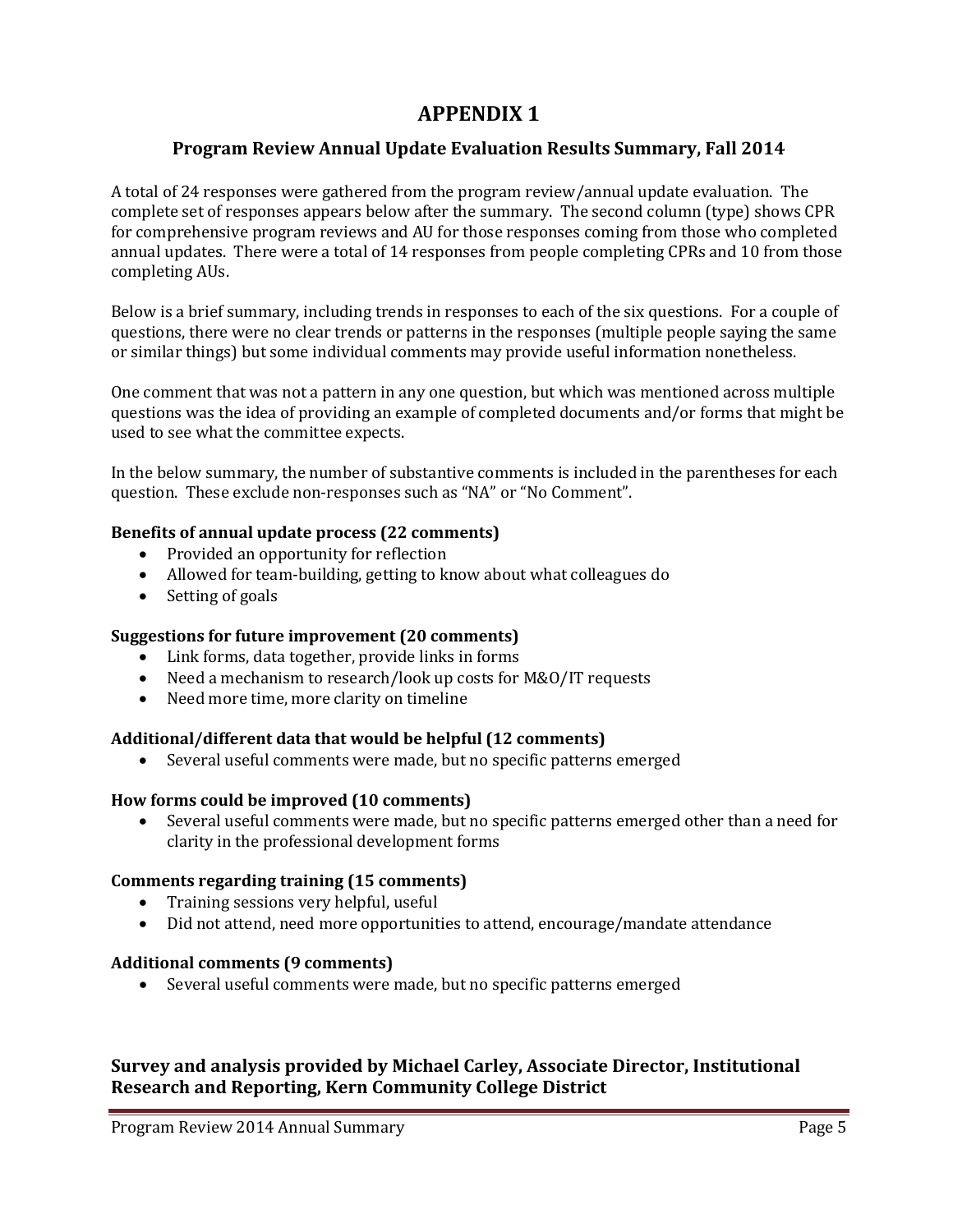# **APPENDIX 2**

## **Program Review Annual Update Evaluation Survey Responses**

## **2. What did you find beneficial about the process?**

# **ID Type Comment** 1 CPR Chance to get feedback before it was due.<br>2 AU establishing goals for the year establishing goals for the year

| 3  | <b>CPR</b> | Absolutely nothing.                                                                                                                                                                                 |
|----|------------|-----------------------------------------------------------------------------------------------------------------------------------------------------------------------------------------------------|
| 4  | <b>CPR</b> | Reviewing the previous year. Developing a sense of where we've been and where<br>we're going. Tying budget to performance.                                                                          |
| 5  | <b>CPR</b> | It helped to establish some coherence between administration concerns and faculty<br>concerns.                                                                                                      |
| 6  | <b>CPR</b> | It allowed our department to showcase what we do well and where we can improve.                                                                                                                     |
| 7  | AU         | Allows the department to reflect and set goals.                                                                                                                                                     |
| 8  | AU         | provided an opportunity to reflect on the program and assess goals, goal achievement,<br>data, and areas of improvement.                                                                            |
| 9  | <b>CPR</b> | provides an opportunity to view the program progress and areas of needed<br>improvementthe bigger picture outside the program                                                                       |
| 10 | <b>CPR</b> | People in my department learned more about what others in the department were<br>doing--committee work, professional development, faculty awards, new techniques in<br>the classroom to name a few. |
| 11 | AU         | Caused us to discuss our AUOs and update our planning.                                                                                                                                              |
|    |            | It allowed us to work together as a team, discover weakness in our area, and articulate                                                                                                             |
| 12 | <b>CPR</b> | in writing things that we have been discussing for years.                                                                                                                                           |
| 13 | AU         | It was good reflection on what we do.                                                                                                                                                               |
| 14 | AU         | self reflection of the Dept.                                                                                                                                                                        |
| 16 | <b>CPR</b> | Learning what other disciplines in my area are doing.                                                                                                                                               |
| 17 | <b>CPR</b> | The instructions indicate that only "brief and constructive" comments are appreciated.<br>This precludes my further participation in the survey.                                                    |
| 18 | AU         | It allows one to reflect on the program in terms of weaknesses and strengths. The<br>process lends itself to finding ways to improve the particular program.                                        |
| 19 | AU         | Gave us direction in our department as well as help communicate our needs to<br>administration.                                                                                                     |
| 20 | AU         | it was my first time. Ibecame familiar with each of the components.                                                                                                                                 |
| 21 | <b>CPR</b> | As a new adjunct, I enjoyed getting to meet faculty members. Doing the data analysis<br>also provided some insight into the English program.                                                        |
|    |            |                                                                                                                                                                                                     |

- 23 AU Wasn't significantly different than before.<br>24 CPR Working with colleagues and learning mor
- Working with colleagues and learning more about how the college operates.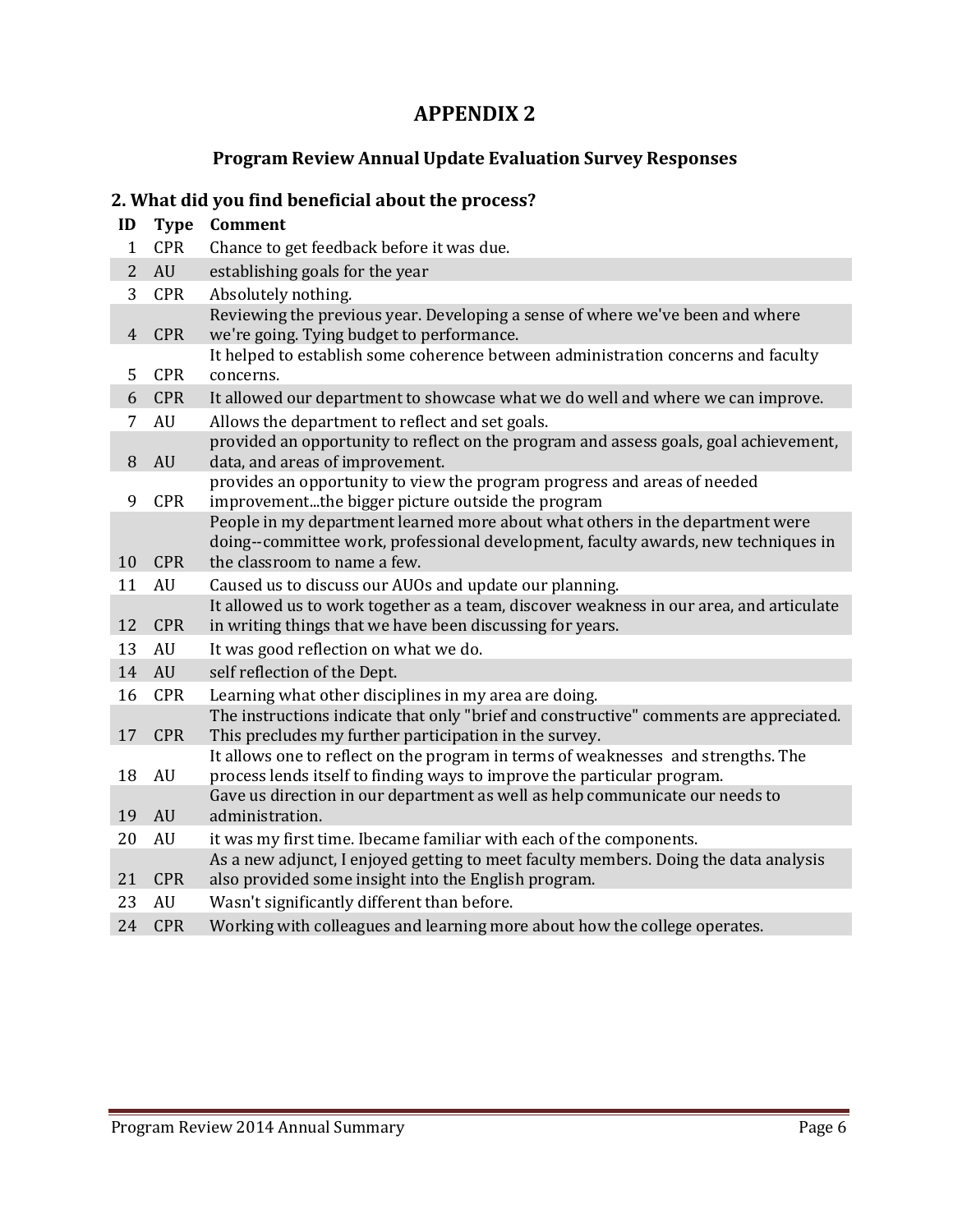## **3. How can we improve the process in the future?**

| ID                                                                                 | <b>Type</b>                                                                                                                                                                      | Comment                                                                                                                                                         |  |
|------------------------------------------------------------------------------------|----------------------------------------------------------------------------------------------------------------------------------------------------------------------------------|-----------------------------------------------------------------------------------------------------------------------------------------------------------------|--|
|                                                                                    |                                                                                                                                                                                  | This process is so huge, I don't know. However, I think if we could keep the same forms                                                                         |  |
|                                                                                    |                                                                                                                                                                                  | for the next few years that would help. Even if they are not perfect, I would rather get                                                                        |  |
| <b>CPR</b><br>comfortable with them before changing them<br>1                      |                                                                                                                                                                                  |                                                                                                                                                                 |  |
|                                                                                    |                                                                                                                                                                                  | if the attachments for the various requests had the same look and did not need to                                                                               |  |
| $\overline{2}$                                                                     | <b>AU</b>                                                                                                                                                                        | repeat questions from the main form.                                                                                                                            |  |
|                                                                                    |                                                                                                                                                                                  | Make it more clear what the three year timeline is. Some of the questions seemed to                                                                             |  |
|                                                                                    |                                                                                                                                                                                  | indicate we were looking at the last three years while others were looking at the next                                                                          |  |
| 3                                                                                  | <b>CPR</b>                                                                                                                                                                       | three years, so it felt like a six year comprehensive review instead of three.                                                                                  |  |
|                                                                                    |                                                                                                                                                                                  | The website (unavailable when I did mine) is a big improvement. Having reps                                                                                     |  |
| 4                                                                                  | <b>CPR</b>                                                                                                                                                                       | available to answer questions and review documents (like Carpenter and Rice do for<br>curriculum).                                                              |  |
|                                                                                    |                                                                                                                                                                                  |                                                                                                                                                                 |  |
| 5                                                                                  | <b>CPR</b><br>There could perhaps be a more detailed template to guide the review process.<br>Several areas of the document were confusing and ambiguous. Obtaining costs for IT |                                                                                                                                                                 |  |
|                                                                                    |                                                                                                                                                                                  | and M&O requests is virtually impossible. I sent requests for quotes and never                                                                                  |  |
| 6                                                                                  | <b>CPR</b>                                                                                                                                                                       | received a response.                                                                                                                                            |  |
|                                                                                    |                                                                                                                                                                                  | For equipment requests it would be helpful for M&O to have a website where we could                                                                             |  |
|                                                                                    |                                                                                                                                                                                  | look up the costs of carpeting, desks, chairs, etc. Also the same would be helpful for IT                                                                       |  |
| 7                                                                                  | AU                                                                                                                                                                               | requests                                                                                                                                                        |  |
|                                                                                    |                                                                                                                                                                                  | Link the forms within the document. Our forms were submitted but there is no way to                                                                             |  |
| 9                                                                                  | <b>CPR</b>                                                                                                                                                                       | provide the attachments directly into the document.                                                                                                             |  |
|                                                                                    |                                                                                                                                                                                  | It would be nice if we were given a packet of the CURRENT Bakersfield College                                                                                   |  |
| <b>CPR</b><br>Mission, college strategic goals, and the college master plan.<br>10 |                                                                                                                                                                                  |                                                                                                                                                                 |  |
|                                                                                    |                                                                                                                                                                                  | Having one or two meetings that are held at 4 or 5pm where departments come and                                                                                 |  |
|                                                                                    |                                                                                                                                                                                  | are given a "how to" workshop. Our department chair is not the most reliable or                                                                                 |  |
| 12                                                                                 | <b>CPR</b>                                                                                                                                                                       | competent, as such, it made it difficult for us when it should not have ben.                                                                                    |  |
| 13                                                                                 | AU                                                                                                                                                                               | na                                                                                                                                                              |  |
| 14                                                                                 | <b>AU</b>                                                                                                                                                                        | Administrative input and clarification of Dept's that do not have an Educational Dean                                                                           |  |
| 15                                                                                 | <b>CPR</b>                                                                                                                                                                       | This is an enormous amount of work asked of faculty who may or may not (not in this<br>case) have any connection to the program.                                |  |
|                                                                                    |                                                                                                                                                                                  | Have a required department meeting for one morning or afternoon where classes are                                                                               |  |
| 16                                                                                 | <b>CPR</b>                                                                                                                                                                       | cancelled to facilitate all faculty attendance.                                                                                                                 |  |
| 18                                                                                 | AU                                                                                                                                                                               | At this point, no improvement                                                                                                                                   |  |
|                                                                                    |                                                                                                                                                                                  | Follow up on some of our department needs as mentioned in the program review such                                                                               |  |
| 19                                                                                 | <b>AU</b>                                                                                                                                                                        | as needed new faculty.                                                                                                                                          |  |
|                                                                                    |                                                                                                                                                                                  | Figure out a way for all these random reports and forms and requirements and plans                                                                              |  |
|                                                                                    |                                                                                                                                                                                  | and faculty requests and institutional data and curriculum review and justifications to                                                                         |  |
|                                                                                    |                                                                                                                                                                                  | be linked for common accessand flow through. We as an institution waste so much                                                                                 |  |
| 20                                                                                 | AU                                                                                                                                                                               | human effort, it's embarrassing to me.                                                                                                                          |  |
|                                                                                    |                                                                                                                                                                                  | More time, perhaps, but that's always limited. Trying to get more people involved? I                                                                            |  |
| 21                                                                                 | <b>CPR</b>                                                                                                                                                                       | don't know. I thought it went well.                                                                                                                             |  |
|                                                                                    |                                                                                                                                                                                  | The process does not include a form to request equipment for the labs on campus.                                                                                |  |
|                                                                                    |                                                                                                                                                                                  | There is an IT form for computers, etc., a form for M&O and a budget increase form but                                                                          |  |
| 22                                                                                 | <b>CPR</b>                                                                                                                                                                       | I believe a specific form for equipment is necessary to make the college community<br>aware of the great need for equipment specific to the programs on campus. |  |
|                                                                                    |                                                                                                                                                                                  | Don't know, honestly. We just sit down and do it, without contemplating whether                                                                                 |  |
|                                                                                    |                                                                                                                                                                                  | there is a better way. Don't want to go back and spend time at this point cogitating                                                                            |  |
| 23                                                                                 | AU                                                                                                                                                                               | about such when there is so much else to be done.                                                                                                               |  |
|                                                                                    |                                                                                                                                                                                  |                                                                                                                                                                 |  |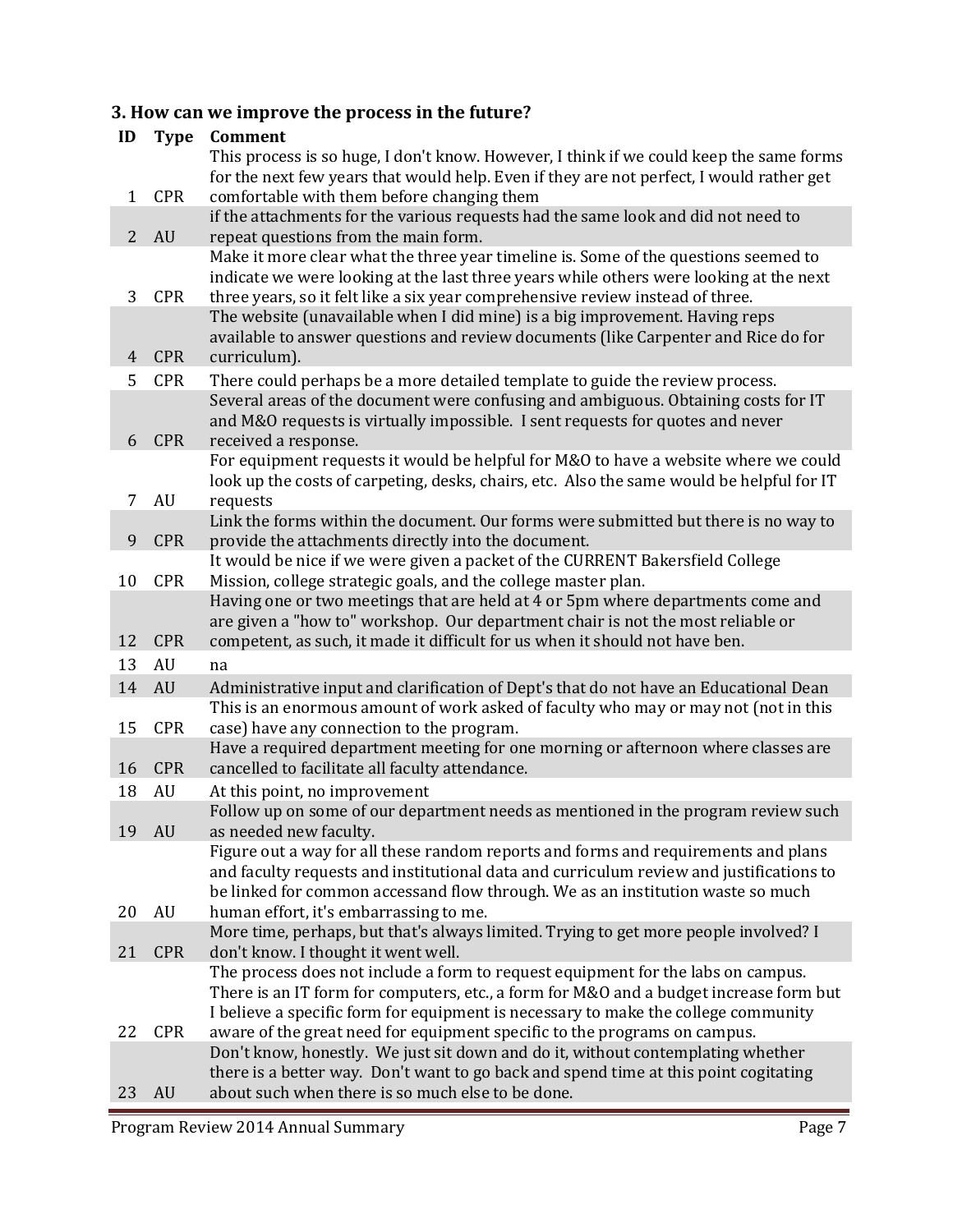24 CPR It seems like we did not have a lot of time to get it done, although our program review was a success, so maybe less time was a good motivator!

### **4. What, if any, other data would you find helpful in preparing future program reviews or annual updates?**

| ID             | <b>Type</b> | Comment<br>I don't know how much costs are considered. If costs are considered then it would be<br>good to know if there is a suggested ceiling (I am thinking of equipment, rooms, etc.                          |  |
|----------------|-------------|-------------------------------------------------------------------------------------------------------------------------------------------------------------------------------------------------------------------|--|
| 1              | <b>CPR</b>  | not faculty costs)                                                                                                                                                                                                |  |
| 2              | <b>AU</b>   | if we are able to request student demographic information.                                                                                                                                                        |  |
| $\overline{4}$ | <b>CPR</b>  | You tell me.                                                                                                                                                                                                      |  |
| 5              | <b>CPR</b>  | It would be nice if there was a way to integrate student concerns more<br>comprehensively.                                                                                                                        |  |
| 6              | <b>CPR</b>  | Transfer data. How do we compare with other similar departments across the<br>district/state.                                                                                                                     |  |
| 7              | AU          | In our area we are both instructional and provide student services. The data from the<br>district could be clearer in terms of courses vs. services                                                               |  |
| 8              | AU          | may be have those recognized as exemplary programs, participate in a panel Q/A<br>during flex. They could be asked questions about how data was used, how they were<br>able to get department participation, etc. |  |
| 10             | <b>CPR</b>  | Data for some pilot courses was unavailable.                                                                                                                                                                      |  |
| 12             | <b>CPR</b>  | seminars                                                                                                                                                                                                          |  |
| 13             | AU          | na                                                                                                                                                                                                                |  |
| 14             | AU          | Individual class data available on ODSmake it accessible to those who don't work<br>with ODS data on a consistent basis                                                                                           |  |
| 15             | <b>CPR</b>  | No data specific to this program was provided for preparing the program review. It<br>would be helpful to have data provided specific to this program so that we do not have<br>to go out and search for data.    |  |
| 18             | AU          | How data relates to CuriuNET and help to make sure program review data matches<br>CuriuNET data.                                                                                                                  |  |
| 19             | <b>AU</b>   | Same as 3 above.                                                                                                                                                                                                  |  |
| 20             | AU          | We ought to be able to populate data for each department rather than, gather it over<br>and over again.                                                                                                           |  |
| 21             | <b>CPR</b>  | N/A                                                                                                                                                                                                               |  |
| 23             | AU          | Nothing comes to mind.                                                                                                                                                                                            |  |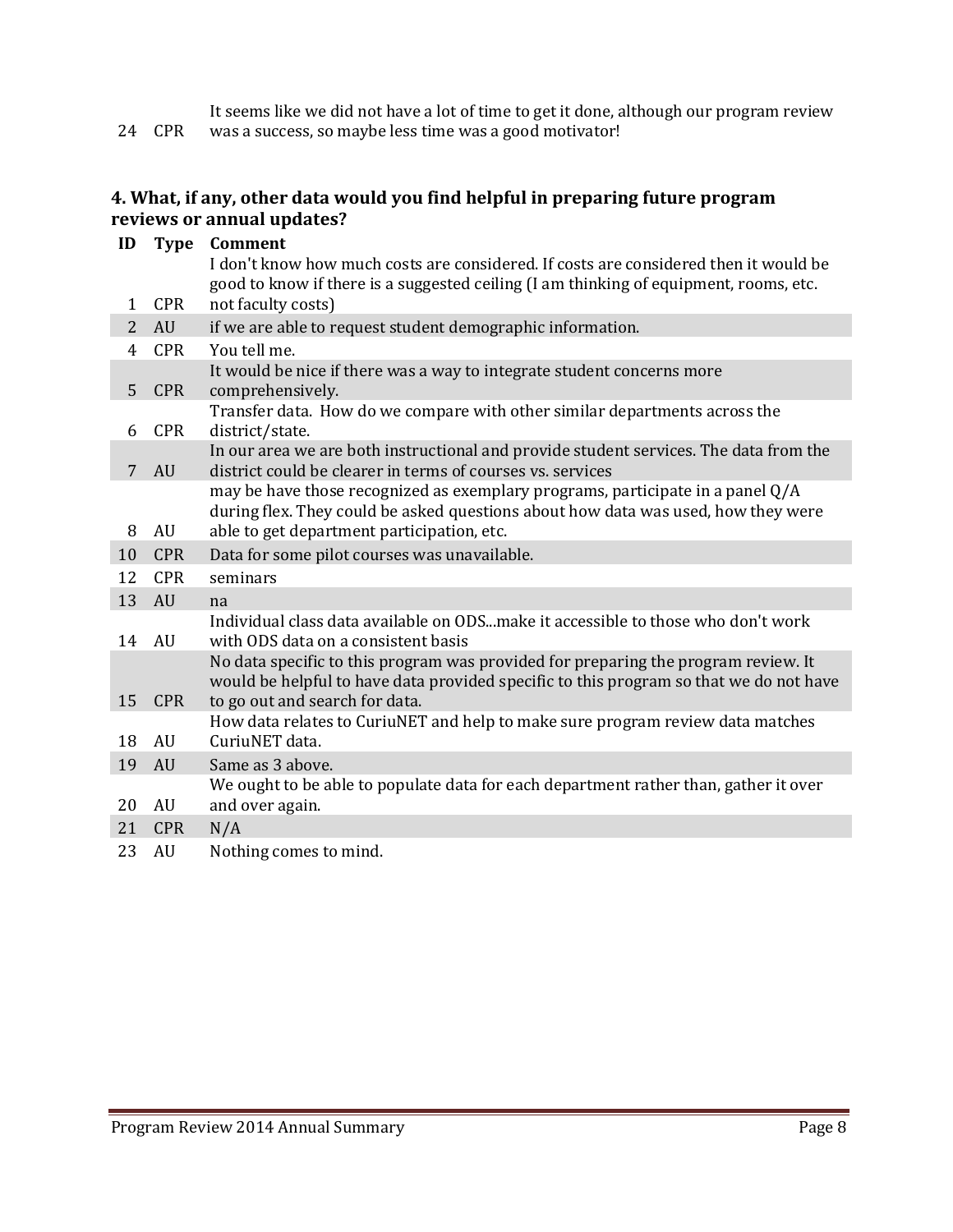# **5. Which, if any, parts of the forms were unclear to you or could be improved?**

| ID | <b>Type</b> | Comment                                                                                                                                                                |
|----|-------------|------------------------------------------------------------------------------------------------------------------------------------------------------------------------|
|    |             | Fortunately our program had a veteran at Trend Data Analysis; that seemed to be the                                                                                    |
| 5  | <b>CPR</b>  | most daunting section.                                                                                                                                                 |
| 6  | <b>CPR</b>  | I would like an area that would allow the department to request equipment.                                                                                             |
| 7  | AU          | Much improved over past--the handbook was helpful                                                                                                                      |
| 8  | AU          | have the questions on the form bolded or italicized.                                                                                                                   |
|    |             | The Classified Position Request Form needs to have something on it for when we need                                                                                    |
| 10 | <b>CPR</b>  | to just add hours or months to an existing position.                                                                                                                   |
|    |             | Sometimes questions were only relevant to certain areas- if that was better disclosed                                                                                  |
| 12 | <b>CPR</b>  | in writing that would be nice                                                                                                                                          |
| 13 | AU          | I wasn't sure how to answer Professional Development                                                                                                                   |
| 18 | AU          | <b>NONE</b>                                                                                                                                                            |
| 19 | AU          | Our department chair was clear in writing the review and supplying us with copies.                                                                                     |
| 20 | AU          | It is not easy to determine how to use the "check" boxes on the forms                                                                                                  |
| 21 | <b>CPR</b>  | N/A                                                                                                                                                                    |
|    |             | Samples of completed professional development forms on the web would be helpful.<br>Quite honestly with the length of the comprehensive review process we did not have |
| 22 | <b>CPR</b>  | input on this form.                                                                                                                                                    |
| 23 | AU          | They were all OK.                                                                                                                                                      |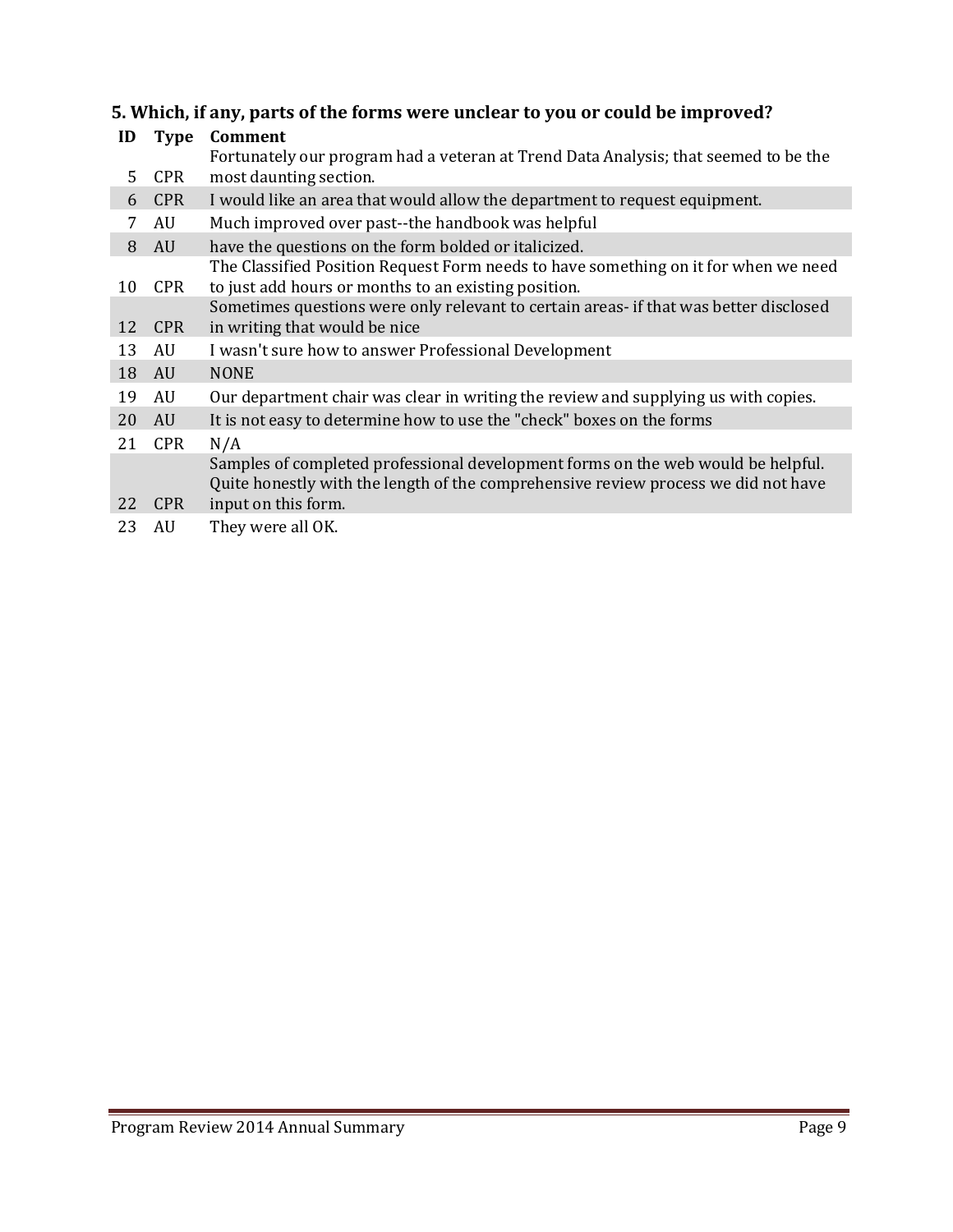## **6. What comments do you have (positive or negative) regarding the training sessions?**

| ID             | <b>Type</b> | Comment                                                                                                                                                                                                                                    |
|----------------|-------------|--------------------------------------------------------------------------------------------------------------------------------------------------------------------------------------------------------------------------------------------|
| 1              | <b>CPR</b>  | Again, the feedback was wonderful. I wish we had longer to prepare in the fall<br>semester--but that is probably not possible.                                                                                                             |
| $\overline{2}$ | AU          | provide an completed A example                                                                                                                                                                                                             |
| 3              | <b>CPR</b>  | The training session was the best part about it. The process was a bit overwhelming,<br>but the training made it seem realistic and doable.                                                                                                |
| 5              | <b>CPR</b>  | The training was positive. Where there wasn't time to answer every question or<br>concern, we were at least pointed to where to find those answers.                                                                                        |
| 7              | AU          | Training sessions were very helpful. I would strongly recommend PRC strongly<br>encourage all new chairs to attend                                                                                                                         |
| 8              | AU          | I didn't attend training                                                                                                                                                                                                                   |
| 12             | <b>CPR</b>  | Never knew there were any-Im sure that was passed to DC's but did not get to us                                                                                                                                                            |
| 13             | AU          | I am surprised that more people don't come to the training sessions                                                                                                                                                                        |
| 14             | AU          | Sometimes "presenters" assume everyone in the room have done have been a part of<br>the process beforethat is not true                                                                                                                     |
| 16             | <b>CPR</b>  | Have training for all faculty so they may not only appreciate the effort put into the<br>comprehensive reviews, but so they may also contribute more knowledgeably on the<br>process. This requires a time when all faculty are available. |
| 18             | AU          | <b>Good Training sessions</b>                                                                                                                                                                                                              |
| 19             | AU          | Did not participate in the training sessions.                                                                                                                                                                                              |
| 20             | AU          | no comment                                                                                                                                                                                                                                 |
| 21             | <b>CPR</b>  | I really enjoyed the workshop and getting to work closely with faculty members. As a<br>complete newbie to the process, however, I was craving a bit more context and<br>direction.                                                        |
| 23             | AU          | Don't recall that I went to one.                                                                                                                                                                                                           |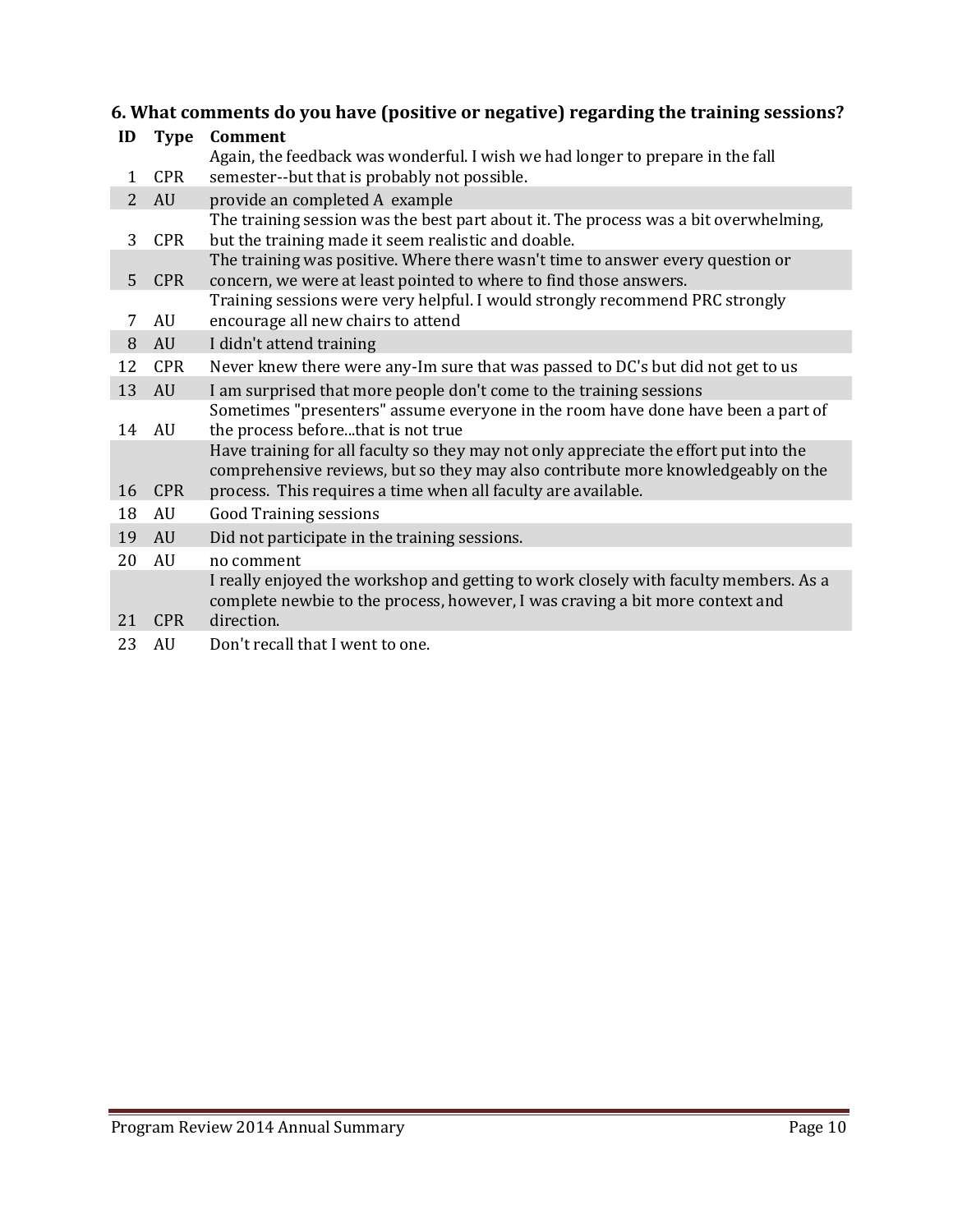## **7. What other comments do you have for the Program Review Committee to consider?**

| ID             | <b>Type</b>      | Comment                                                                                                                                                                                                                                                                                                                                                                                     |
|----------------|------------------|---------------------------------------------------------------------------------------------------------------------------------------------------------------------------------------------------------------------------------------------------------------------------------------------------------------------------------------------------------------------------------------------|
| 1              | <b>CPR</b>       | Try to keep the forms simple--even if they are not perfect.                                                                                                                                                                                                                                                                                                                                 |
| $\overline{2}$ | AU               | thank you for everything you do for this institution. i know it is not an easy task.                                                                                                                                                                                                                                                                                                        |
| 4              | <b>CPR</b>       | My last big program review was help up as an exemplar. My most recent one was<br>found to be problematic. In my opinion, you need to norm and have your assessment<br>standards normed. I think showcasing the exemplary reviews is a backhanded way of<br>blacklisting those found wanting, which is a negative reinforcement. I know that they<br>will stay, but I think it's a bad idea. |
| 5              | <b>CPR</b>       | Perhaps faculty involvement in the process could be more clearly incentivized<br>(meaning merely that heads of departments might have a clear script that details the<br>benefits to come down the road for a well written, team-driven review).                                                                                                                                            |
| 7              | AU               | None                                                                                                                                                                                                                                                                                                                                                                                        |
| 8              | AU               | none at this time                                                                                                                                                                                                                                                                                                                                                                           |
| 13             | AU               | Is there a form to request Professional Development?                                                                                                                                                                                                                                                                                                                                        |
| 15<br>18       | <b>CPR</b><br>AU | This process should be an administrative function. Why are faculty (who have no<br>authority to make decisions or access to information) asked to complete this process?<br><b>NONE</b>                                                                                                                                                                                                     |
| 19             | AU               | <b>NA</b>                                                                                                                                                                                                                                                                                                                                                                                   |
| 20             | AU               | I beleive we have a good team. They just need a more collaborative type of information<br>integration.                                                                                                                                                                                                                                                                                      |
| 21             | <b>CPR</b>       | I thought it was fun. That may sound strange but I like doing this kind of stuff. Thanks<br>for organizing everything.                                                                                                                                                                                                                                                                      |
| 22             | <b>CPR</b>       | Quite honestly, the budget change form is not helpful at all. Our faculty do not believe<br>that this form makes any change what so ever on the budget allocated to the<br>department. This form and its justification does not seem useful (of course it should<br>be useful).                                                                                                             |
| 23             | <b>AU</b>        | Nada                                                                                                                                                                                                                                                                                                                                                                                        |
|                |                  |                                                                                                                                                                                                                                                                                                                                                                                             |